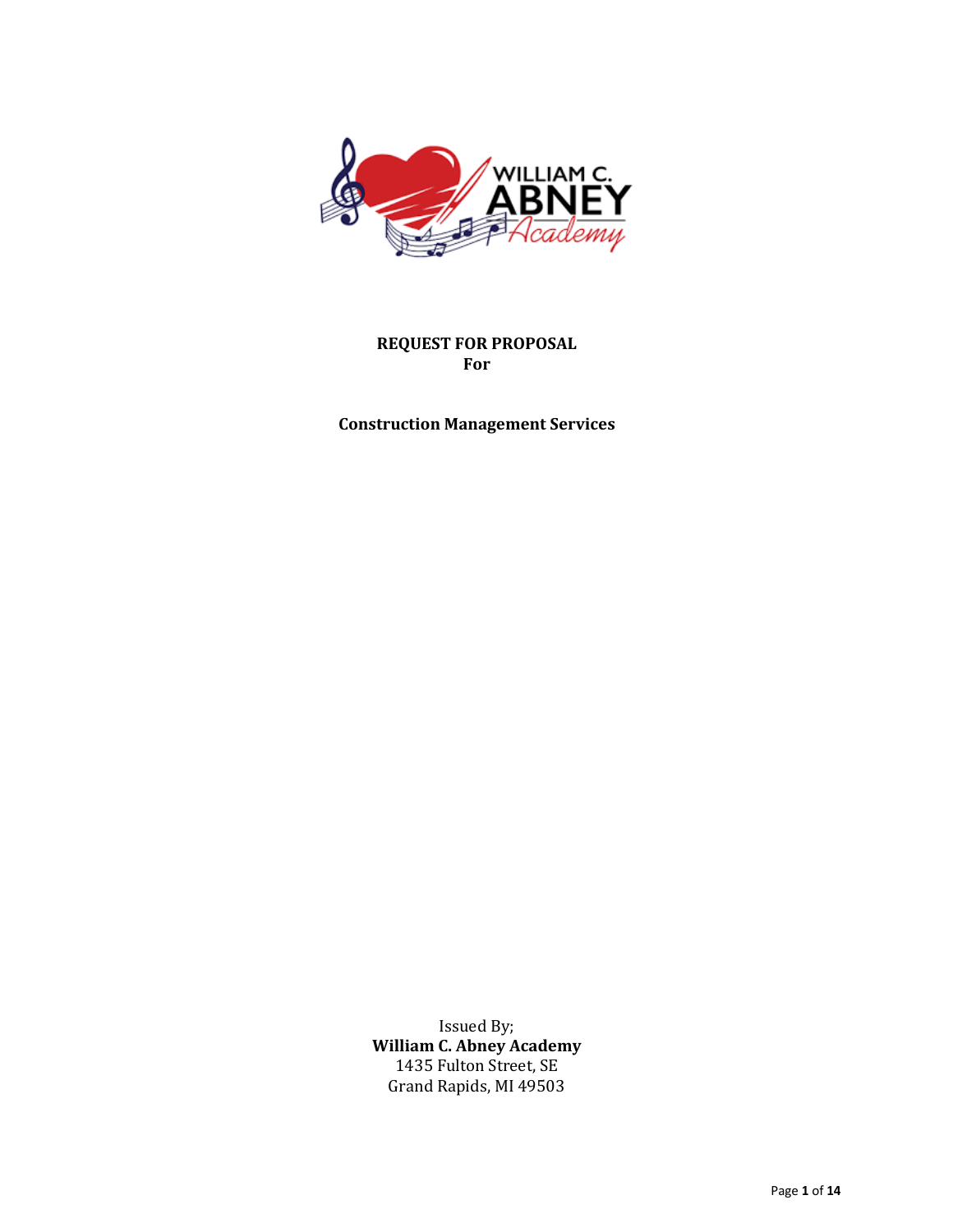# **A. STATEMENT OF NEED / BACKGROUND**

Qualified firms are invited to submit proposals to William C. Abney Academy (the "Academy") for Construction Management Services facility improvements involving renovation of its sole elementary school building that includes, but is not limited to, transforming underutilized space into usable spaces, updating office spaces, and HVAC renovation. The scope of such project shall be determined with greater specificity at a later date. Construction Management Services may include: (1) Pre-Election Phase Services, (2) Design Phase Services, (3) Construction Phase Services, (4) Post-Construction Phase Services, and (5) other potential components to be determined (collectively the "Project"). The successful firm is also expected to provide the Academy assistance in developing the full scope of the Academy's construction program and Project.

The Academy expects that it will use a Construction Manager for this Project. The Academy reserves the right however, to modify the form of delivery method prior to the execution of an agreement between the selected architect and the Academy based on the proposals submitted. The form of agreement between the selected bidder and the Academy will be as set forth in a formal agreement. For the purpose of this RFP, the terms "proposal" and "bid" shall be treated as one and the same. The Academy reserves the right to reject any or all proposals and to make any award that it considers to be in the best interest of the Academy.

## **B. TIMELINE**

It is the intent of William C. Abney Academy to select a Construction Manager according to the following schedule. Please note, due to social distancing, no pre-bid meeting will be held.

| Date / Time             | <b>Task</b>                                                                                                   |
|-------------------------|---------------------------------------------------------------------------------------------------------------|
| February 25, 2022       | Release date of RFP                                                                                           |
| March 9, 2022 @ 4:00 pm | Optional building tour                                                                                        |
| March 14, 2022 @ 2:00pm | Deadline for receipt of bidder questions                                                                      |
| March 18, 2022          | Responses to bidder questions                                                                                 |
| March 25, 2022 @ 2:00pm | Proposals due at William C. Abney Academy                                                                     |
| April 11, 2022          | Board of Education selects a Construction Manager and<br>authorizes the School Leader to finalize a contract. |
| April 15, 2022          | Construction Manager begins work.                                                                             |

The dates set forth above are for informational purposes only and William C. Abney Academy *reserves the right to change dates.* 

# **C. BIDDER QUALIFICATIONS**

To be considered for award of this RFP, the proposing individual or company must meet the following minimum qualifications:

- Have experience overseeing building construction including design and construction.
- Are not debarred from doing business with the Federal Government

## **D. CLOSING AND SUBMISSION DATE**

Electronic or hardcopy proposals must be received by the Academy no later than 2:00 pm EST on March 25, 2022. Late proposals will not be considered. Electronic proposals must be submitted in PDF or MS Office file formats.

Send electronic proposal to: lmiller@thewcaa.org

Subject line should be marked: PROPOSAL FOR CONSTRUCTION MANAGEMENT SERVICES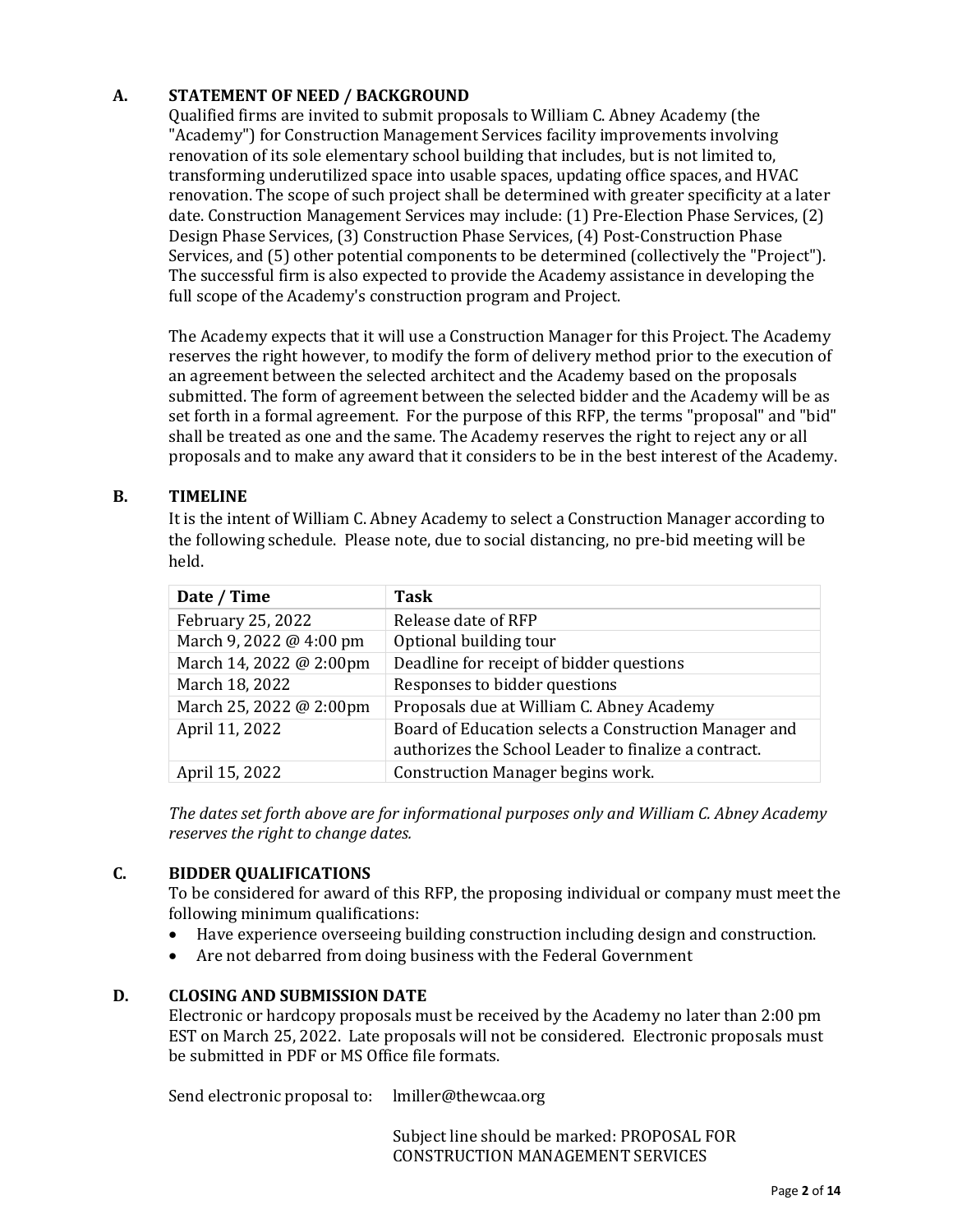Mail hardcopy proposals to: Laura Miller William C. Abney Academy 1435 Fulton Street, SE Grand Rapids, MI 49503

> If you are sending a hard copy version, please include an electronic version scanned onto a thumb drive or something similar for electronic archival purposes. This should include all attachments/submitted items.

> Please mark the lower left corner of submittal envelope: PROPOSAL FOR CONSTRUCTION MANAGEMENT SERVICES.

*Note: It is your responsibility to assure that your bid/questions have arrived. Please confirm* receipt of electronic proposals and questions by contacting Laura Miller at 616.552.7031

# **E. INQUIRIES**

If you have specific questions regarding the services requested in this RFP, submit them via email to Laura Miller at lmiller@thewcaa.org no later than 12:00 pm NOON EST March 14, 2022. Verbal O&A will not be permitted. To ensure equitable dissemination of information, responses to e-mailed questions will be forwarded to all proposal offerors who identify themselves as interested bidders.

## **F. WITHDRAWAL OF PROPOSALS**

Proposals may be withdrawn by written notice received at any time prior to the submission deadline. Proposals may be withdrawn in person, provided that the firm's representative signs a receipt for the proposal prior to the submission deadline.

#### **G. COST OF PROPOSAL PREPARATION**

All costs incurred in the preparation of a response to this RFP will be at the responsibility of the offeror and will not be reimbursed by the Academy.

#### **H. RIGHT TO REJECT**

The Academy reserves the right to reject any and all proposals, in whole or in part, to waive any informalities or irregularities in the proposals received, and to accept any proposal in whole or in part that is deemed most favorable to the Academy.

#### **I. PRIME RESPONSIBILITIES**

The firm selected will assume responsibility for all services offered in the proposal, regardless of who actually provides such services and whether the selected firm utilizes separate consultants. The selected firm shall be the sole point of contact with regard to contractual matters, including payment of any and all charges resulting from the contract. The firm shall provide at least all services traditionally provided by a construction manageradviser on school construction projects in Michigan, including supervision under 1937 PA 306, as amended, and compliance with other applicable laws. In the event of a joint proposal, such firm shall be jointly and severally responsible for all services offered in the proposal, regardless of who produces them.

#### **J. ACCEPTANCE OF PROPOSAL CONTENTS**

The contents of the proposal of the selected firm will become contractual obligations when a contract is issued, except with regard to particular contents that are rejected by the Academy. Failure of the successful firm to abide by such obligations without the express consent of the Academy's Board of Education will result in cancellation of the award.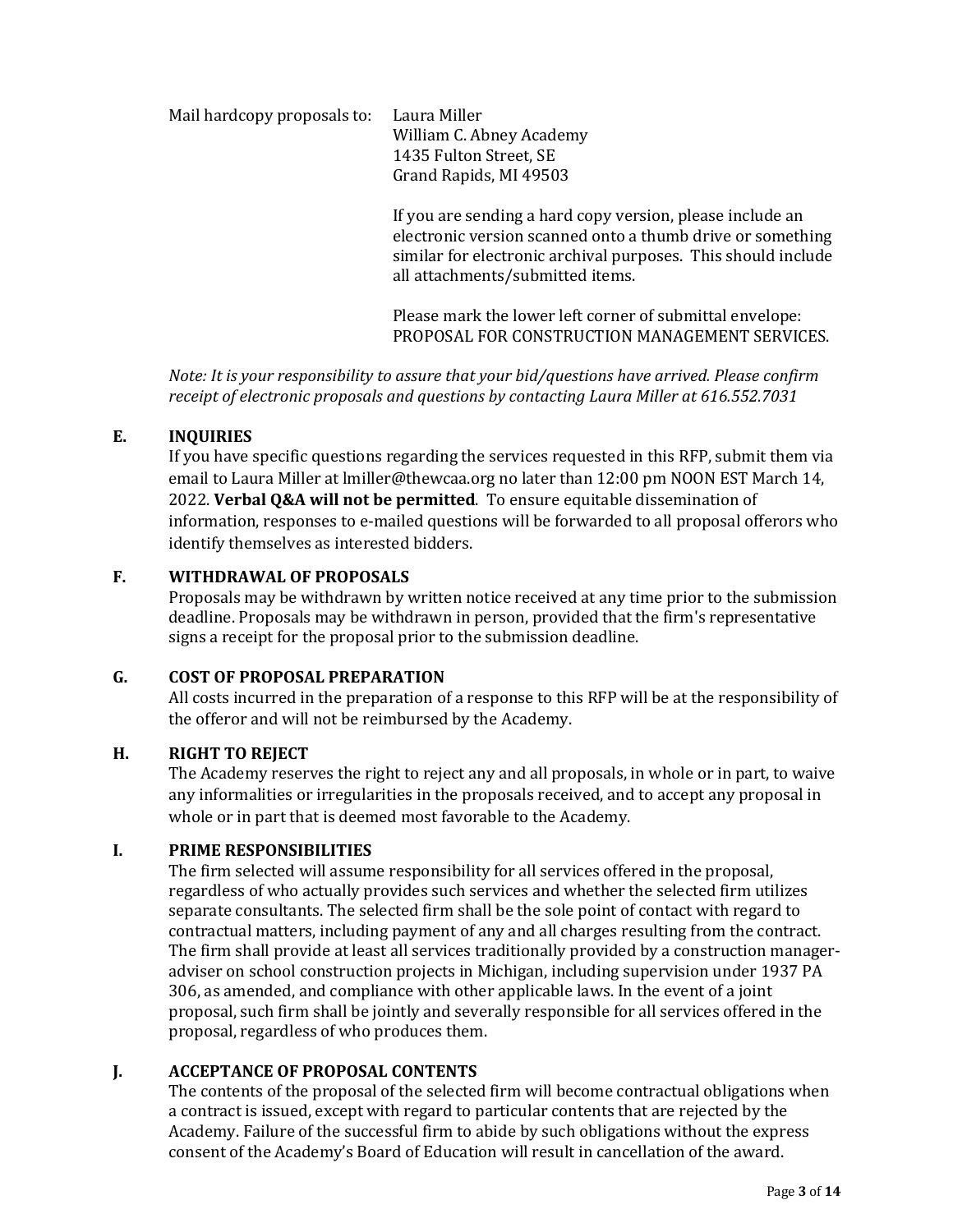# K. **COLLUSIVE BIDDING AND RELATIONSHIP DISCLOSURE**

The Proposer certifies that its proposal is made without any previous understanding, agreement or connection with any person, firm, or company making a proposal for the same project and is in all respects fair and without outside control, collusion, fraud, or other illegal action. The proposer shall submit a Familial Relationship Disclosure in substantially the form attached hereto as Attachment "B". The Proposer shall submit an Iran Economic Sanctions Act Certification in substantially the form attached hereto as Attachment "C".

## L. **SCOPE OF SERVICES**

It is assumed that any proposal submitted will include, but shall not necessarily be limited to, the performance of all of the activities and services identified in this section and as set forth in the form of Agreement attached as Attachment "A". The Academy will consider alternate proposals; however, the proposals must clearly indicate any activities that have been deleted and/or added from the requested scope of services.

**Programming Phase** 

- Assist in developing a construction project and project scopes and establishing an estimated cost of each desired improvement.
- Attend meetings and make presentations concerning the proposed project.
- Assist the Academy in the development of its construction program and project scope.

## Design Phase Services

- Consult with the Academy and its Architect to provide value engineering and construction advice regarding materials, methods, systems, and other conditions as they affect the project $(s)$ .
- Review design drawings and documents, prepare a budget of estimated construction costs and continuously update the budget.
- Conduct and/or coordinate all testing and/or surveys required for the project(s).
- Prepare a construction schedule including recommendations for appropriate bidding categories and phases, as well as contract coordination and sequencing.
- Prepare an occupancy schedule to be implemented upon completion of construction.
- Prepare a projected cash flow schedule for all aspects of the project.

#### Bidding Phase Services

- Locate, screen, and recommend bidders for Academy approval.
- Develop proposal forms and write work scope descriptions for each separate bidding category.
- Distribute construction documents to bidders.
- Conduct pre-bid conferences with all contractors for each division of work.
- Assist in evaluating proposals.
- Conduct post-bid interviews with apparent low bidders.
- Make award recommendations to the Academy.
- Prepare all trade contracts and associated documents, taking into account project specific issues including but not limited to dispute resolution and insurance matters.
- Provide a copy of insurance certificate for the umbrella liability insurance coverage required by the project.
- Receive and review construction bonds: performance and payment.
- Secure building permits and other governmental agency approvals and advise the Academy of the same.

Construction Phase Services

• Continually update detailed construction and occupancy schedules.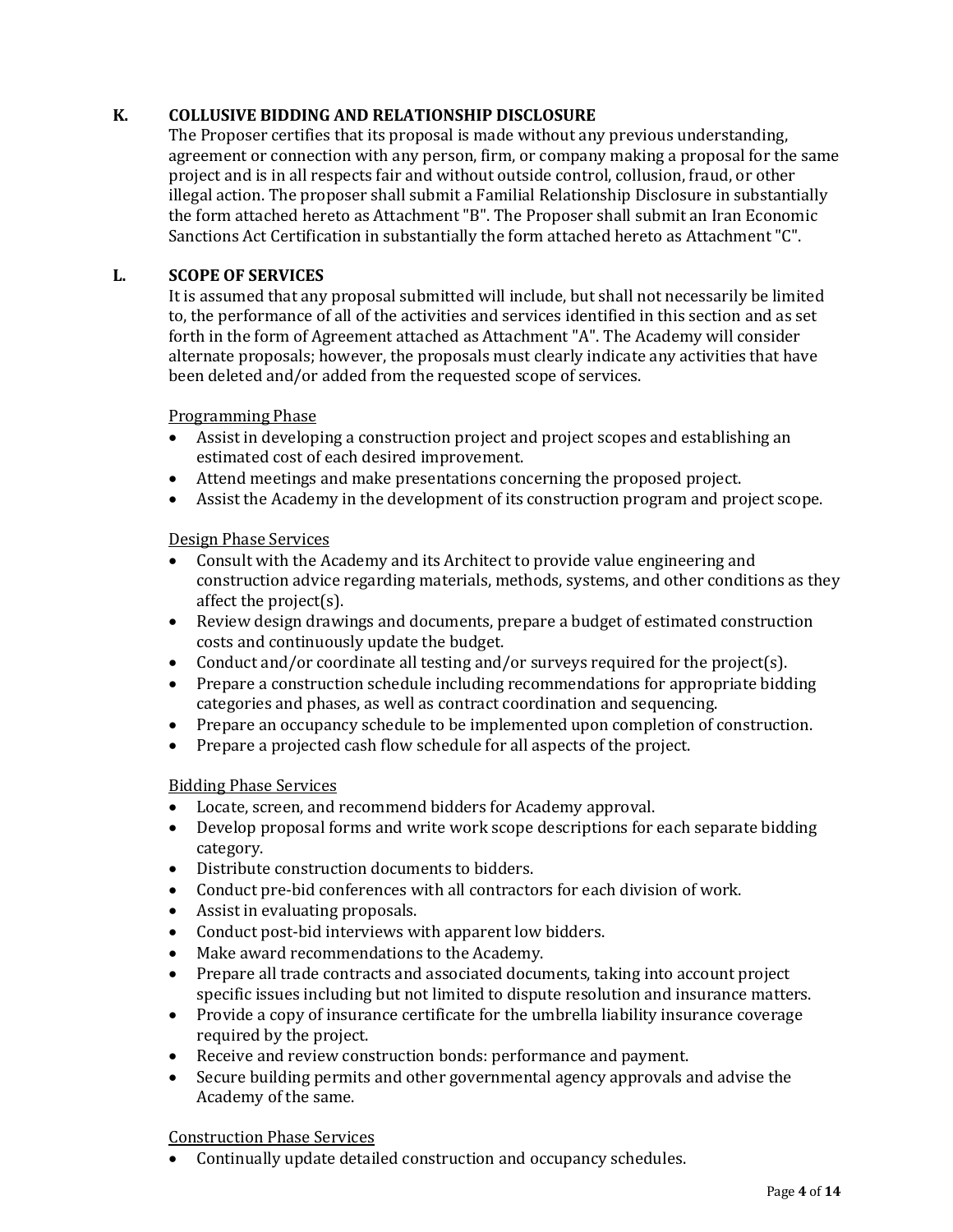- Provide full-time, on-site staff to plan, manage, and coordinate trade contractors' activities, including, but not limited to, as is necessary to supervise construction under 1937 PA 306.
- Coordinate and monitor safety programs implemented by contractors.
- Monitor the schedule on a daily basis and take appropriate action with trade contractors that need encouragement and to maintain schedule.
- Conduct progress meetings and provide progress reports including periodic updates, as reasonably directed by the Academy, of any activities which may affect operations.
- Conduct project meetings for planning, coordination, and payment on a monthly basis which include status reports on the project, budget, change orders, and allowances for reimbursable expenses.
- Monitor trade contractor performance and contract compliance.
- Coordinate construction interfaces, methods, techniques and sequences.
- Evaluate change order requests, receive Academy and Architect approvals, and coordinate and monitor implementation of change orders.
- Review shop drawings for compliance with contract documents.
- Expedite the shop drawing review process with the Architect.
- Collect, assemble and provide to the Academy as-built drawings and records, operating the maintenance manuals, warranties, guarantees, and project directories.
- Prepare and administer payment and cost control procedures, including the following: a) Trade contractors' Schedule of Values; b) Trade contractors' Payment Application and Certification; c) Trade contractors' Sworn Statements and Waivers of Lien, if applicable; d) Purchase Order and Disbursement Summaries; e) Change Order Listings; and f) Budget Cost Summary Reports.
- Expedite Academy-ordered materials and loose equipment delivery.
- Administer general condition and construction support activities on behalf of the Academy.
- Coordinate completion of punch lists, final inspections, Academy acceptance and occupancy.

Post-Construction Phase Services

- Assist in facilitating/requiring training sessions for appropriate employees regarding the operation and maintenance of technical equipment.
- Provide follow-up and call-back services for the duration of the longest warranty period covered by a contractor on the Project.
- Conduct a post-occupancy walk-through appropriately timed to address project issues prior to expiration of applicable warranties.

#### **M. INSURANCE COVERAGE**

Prior to beginning work, the selected firm will be required to provide a copy of insurance certificates for general and professional liability coverages. Any consultants of the Construction Manager shall provide insurance coverages at least equal to that provided by the Construction Manager, and those consultants shall provide insurance certificates for general and professional liability coverages.

#### **N. PAYMENT OF FEES**

Professional fees and reimbursable expenses shall be itemized on the same invoice so that the Academy issues no more than one monthly check to the construction management firm. The specific days of the month on which invoices are to be received and checks released, as well as the payment schedule, will be determined when the contract is finalized with the selected firm. The Academy will make payments to the Construction Manager as determined during contract negotiations with the selected firm.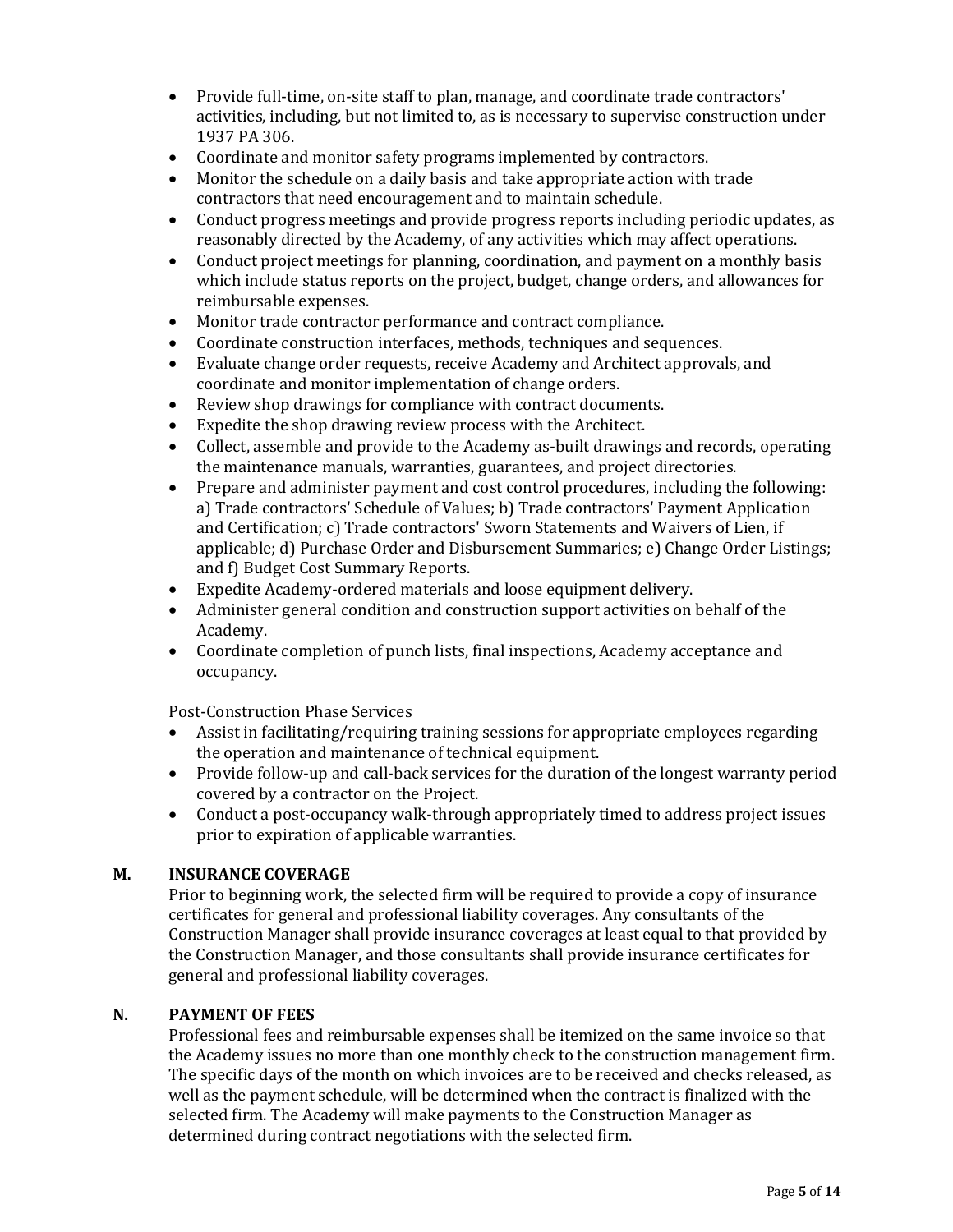## **O. REVIEW AND SELECTION PROCESS**

The Academy reserves the right to reject any or all proposals that are determined not to be in the best interests of the Academy. The Academy will not necessarily select the lowest cost proposal.

The Academy may invite firms to participate in interviews with the Board of Education (and/or, if applicable, any Selection Committee) and to answer any questions that may exist about their proposals.

This competitive request will be open to all bidders and complete proposals will be evaluated on merit. Scoring for proposals will be judged against a weighted matrix of four factors: 

| <b>Criteria</b>                    | <b>Maximum Points Possible</b> |
|------------------------------------|--------------------------------|
| Relevant Experience                | 25                             |
| <b>Qualifications of Personnel</b> | 25                             |
| Fee Proposal                       | 30                             |
| Adherence to RFP                   | 20                             |
| <b>Total Possible Points</b>       | 100                            |

## P. **AWARDING OF THE CONTRACT**

All proposals received shall be subject to evaluation by Academy's School Leader and the Board of Education for the purpose of recommending a firm or firms with whom a contract will be executed. The Board of Education will authorize the School Leader to finalize contract terms with the selected firm, which terms will be subject to the final approval of the Board of Education.

Notwithstanding anything herein to the contrary, the Academy shall have the ability, in its sole discretion, to negotiate any term of the Contract. The award of a Contract shall be contingent upon the successful negotiation of same. Without limiting the breadth of the foregoing, it is expressly acknowledged and agreed that the Academy has the right to require negotiation of the Construction Manager Agreement utilizing an "at risk" construction manager.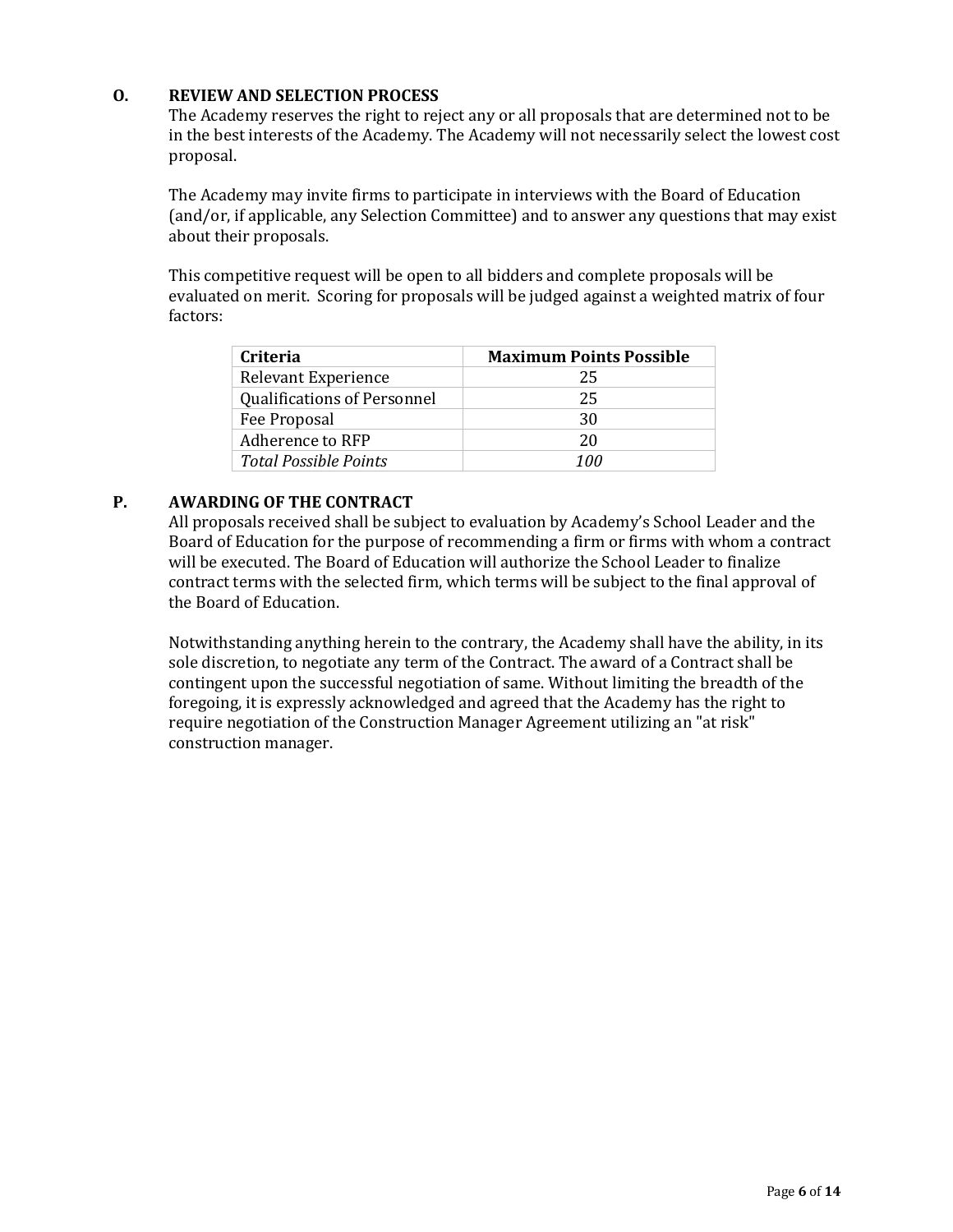# **RFP RESPONSE: COVER PAGE Construction Management Services**

| <b>Business / Company Name</b>                  |                      |             |          |
|-------------------------------------------------|----------------------|-------------|----------|
| Year Established                                | Federal ID Number    |             |          |
| <b>Street Address</b>                           |                      |             |          |
|                                                 |                      |             |          |
| City                                            | State                |             | Zip Code |
| Type of Business __ Individual __ Partnership   |                      | Corporation | Other    |
| Printed Name of Applicant's Signatory Authority |                      | Title       |          |
| Telephone Number                                |                      | Fax Number  |          |
| Email                                           |                      |             |          |
|                                                 |                      |             |          |
|                                                 | <b>Certification</b> |             |          |

I certify that I have been authorized to submit and sign this proposal on behalf of the submitting organization(s). In addition, I certify that the entire proposal is true and accurate and to the best of my knowledge the projected costs are reasonable and necessary for the proposed Service and do not duplicate other funds already available, or which will be available, to pay the projected costs. I also certify that my organization will implement this project in compliance with the stipulations and guidelines set forth by William C. Abney Academy.

**Signature of Authorized Representative <b>Date Date**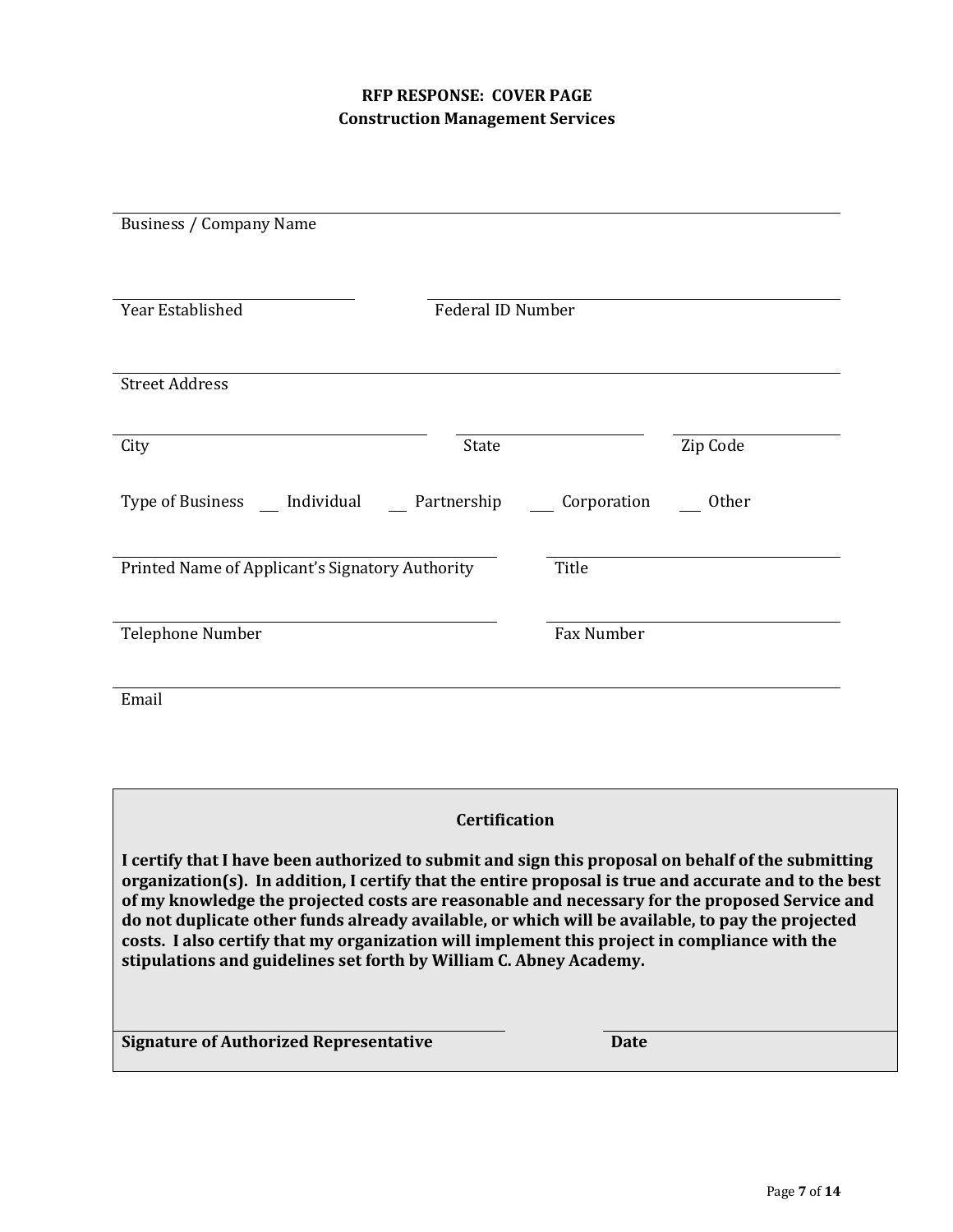#### **SECTION A: BUSINESS OPERATIONS**

- 1. Number of years firm has provided construction management services?
- 2. List principals and officers of the firm:

- 3. List the number of in-house personnel (exclude external consultants) in your company. Administrative: Estimator: Project Manager: Cost Control Engineer: Registered Professional: Comes Con-Site Superintendent: Accounting/Finance: Purchasing/Expeditor: CPM Scheduler: Value Engineer: Clerical: Other:
- 4. Provide a brief history of your firm's experience with public school construction.

- 5. Enclose a copy of the firm's most recent financial statement.
- 6. Enclose an organization chart, including resumes of all key personnel your firm will commit to this  $project(s)$  if awarded the contract.
- 7. List professional consultants outside your firm you propose using to provide services not available by your firm.

|    | Firm Name                                                                   | City/State                                          | Specialty     | # of Times Affiliated<br>with Your Firm |
|----|-----------------------------------------------------------------------------|-----------------------------------------------------|---------------|-----------------------------------------|
|    |                                                                             |                                                     |               |                                         |
| 8. | Projects in<br><b>Pre-Construction Phase:</b><br><b>Construction Phase:</b> | What is your firm's present workload?               | # of Projects | Dollar Value                            |
| 9. |                                                                             | Explain your Umbrella Liability Insurance coverage: |               |                                         |
|    | Coverage categories maintained:<br>Deductible (if any):                     | Total amount of protection provided:                |               |                                         |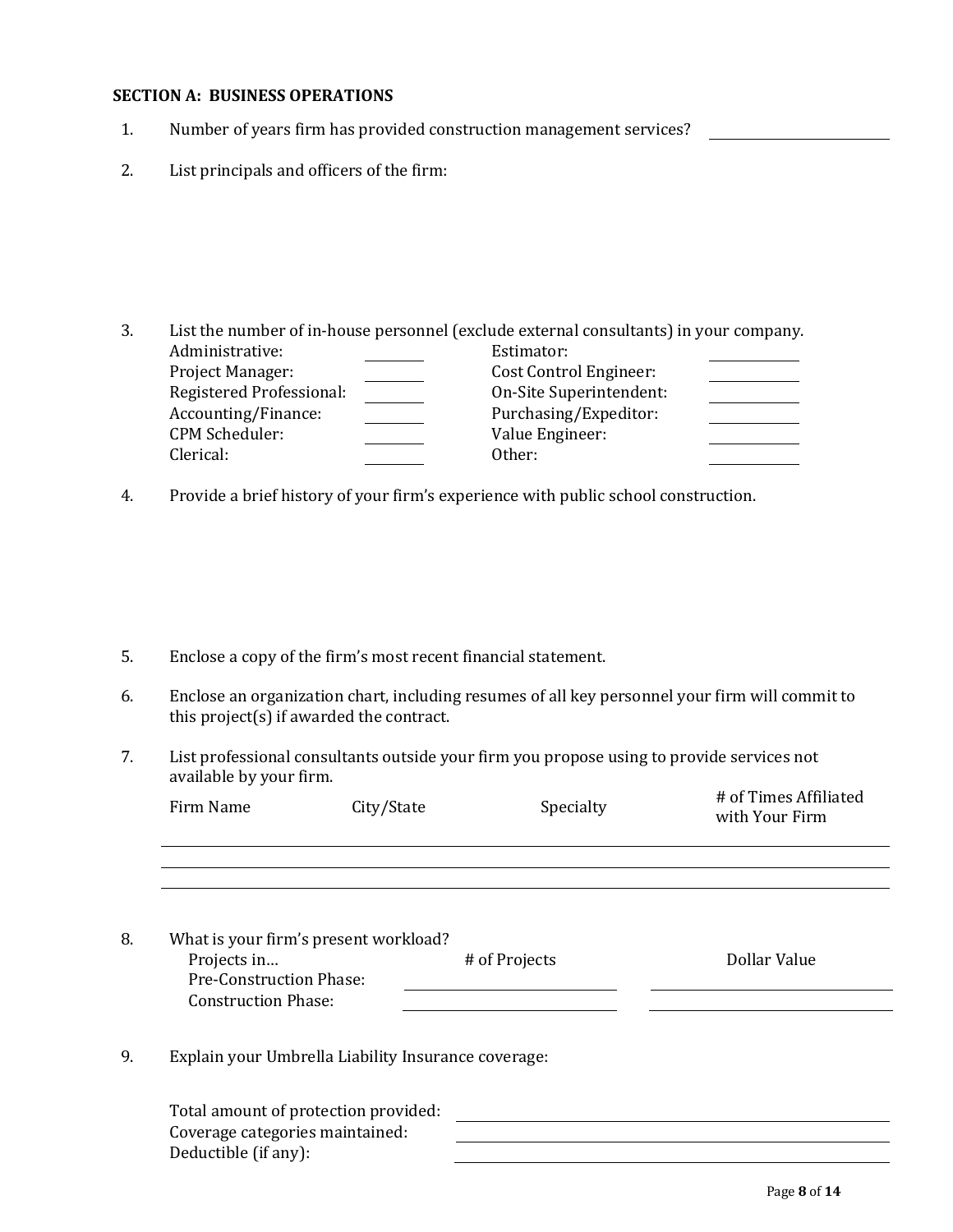| Insurance company name:                                   |                                      |     |    |
|-----------------------------------------------------------|--------------------------------------|-----|----|
| Insurance contact name:                                   |                                      |     |    |
| Insurance phone number:                                   |                                      |     |    |
| Are costs of this coverage included in your fee proposal? |                                      | Yes | Nο |
|                                                           | If yes, what is the additional cost? |     |    |
|                                                           |                                      |     |    |

10. Have you had mediation, litigation, arbitration, or some other form of claims filed against your company by an **educational** client? If yes, explain the action in detail.

- 11. Have you had mediation, litigation, arbitration, or some other form of claims settled between your company and an **educational** client? If yes, explain the action in detail.
- 12. Have you had mediation, litigation, arbitration or some other form of claims filed against or settled with your company by any client **outside of the educational market** or have you filed the same against any other such client? If yes, explain the action in detail.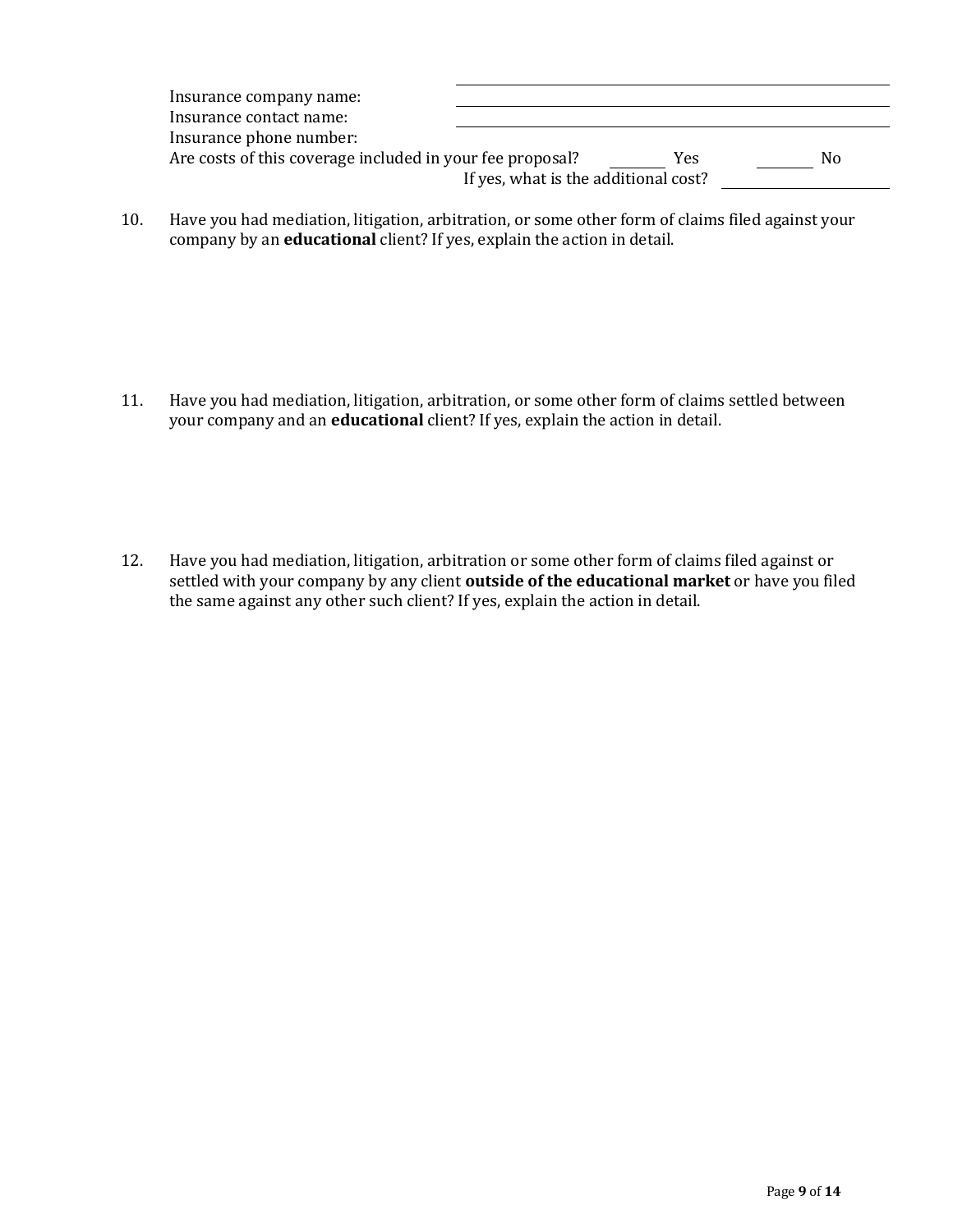## **SECTION B: APPROACH TO CONSTRUCTION MANAGEMENT SERVICES**

- 1. Describe in detail the pre-election services you offer educational clients.
- 2. Some construction work may occur while school is in session. Describe how your firm will: (a) ensure the safety of students, staff, visitors, and contractors; (b) minimize any interruptions to day-to-day Academy operations; and  $(c)$  meet scheduled occupancy dates.
- 3. What are some of the exceptional educational features of school buildings for which your firm has served as CM?
- 4. Explain your firm's educational technology expertise
- 5. Please explain your firm's philosophy regarding the use and issuance of change orders. Further, please list the steps in your standard change order procedure, your criteria used to determine whether Additional Service Fees will be charged, and your fee schedule (if any) for change orders.
- 6. Describe your firm's method of budget/cost control, cost estimation methods, value engineering analysis, quality control, safety coordination and monitoring, and time schedule adherence.
- 7. Describe how your firm stays up-to-date on educational construction code and regulatory requirements?
- 8. Describe the bid packaging methods utilized by your firm to permit smaller and local contracting firms to meaningfully participate in the construction bid process.
- 9. Describe your philosophy regarding the establishment and use of a contingency fund.
- 10. Identify all categories of anticipated reimbursable expenses and General Conditions items you would expect to charge to the Academy, as well as any multiplier that you would propose applying to such costs.
- 11. Please identify methods used by your firm to facilitate the punch list and close-out process of the project, including the steps taken to secure full performance of contractors during that process and the way in which your firm determines a project to be fully completed.
- 12. The Academy desires construction begin spring of 2022 and substantial completion be achieved no later than September 30, 2023. Identify any concerns your firm may have with these general parameters.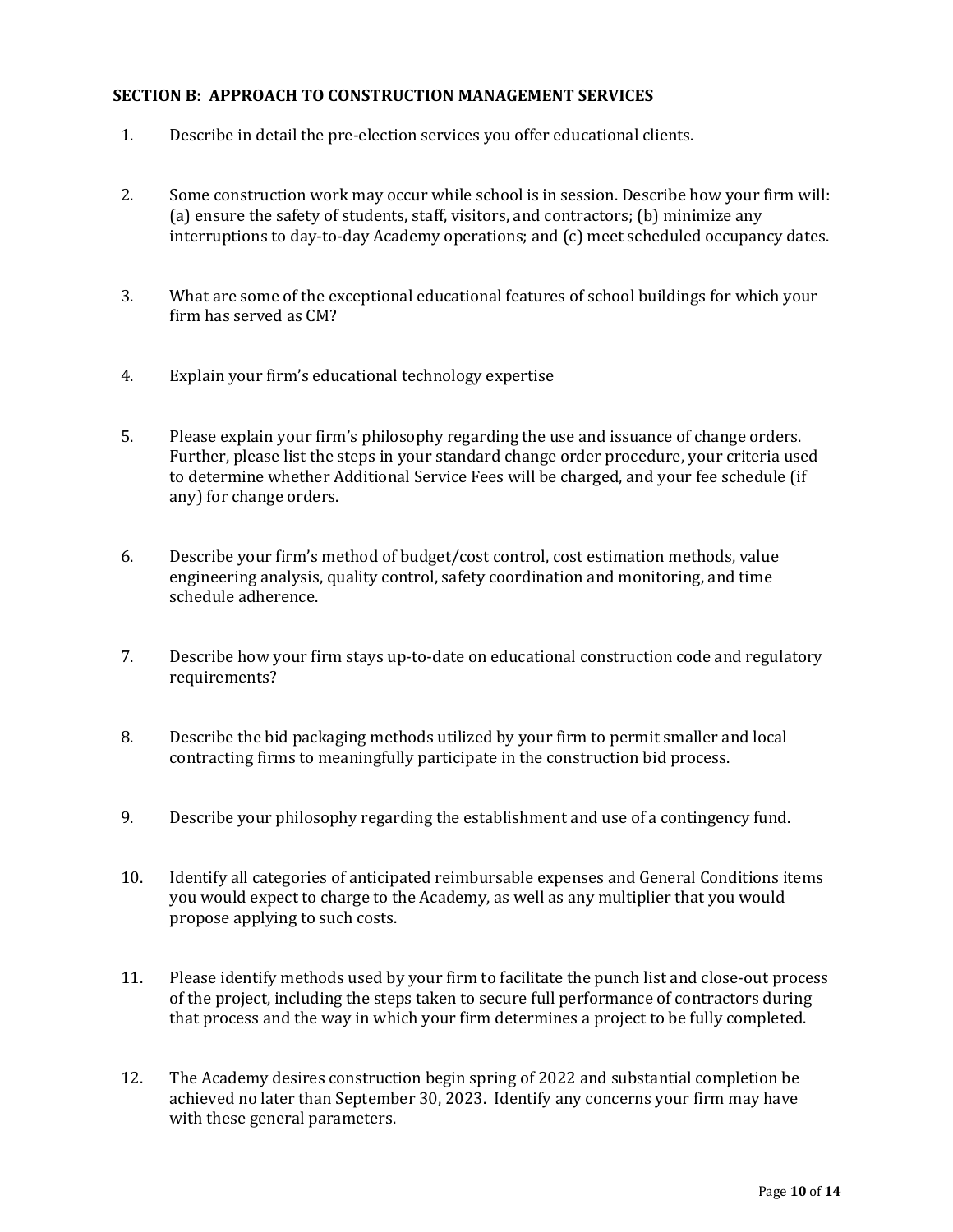## **SECTION C: REFERENCES**

# **Construction Management on School Building Projects:** Two references for school building projects for which your firm has acted as Construction Manager.

| School District:       |  |
|------------------------|--|
| <b>Contact Person:</b> |  |
| Email Address:         |  |
| Phone Number:          |  |
| Project:               |  |

| School District: |  |
|------------------|--|
| Contact Person:  |  |
| Email Address:   |  |
| Phone Number:    |  |
| Project:         |  |

# Architectural Firms: Recent firms your company has worked with on school building projects.

| Firm Name:             |  |
|------------------------|--|
| <b>Contact Person:</b> |  |
| Email Address:         |  |
| Phone Number:          |  |
| Project:               |  |

| Firm Name:             |  |
|------------------------|--|
| <b>Contact Person:</b> |  |
| Email Address:         |  |
| Phone Number:          |  |
| Project:               |  |

#### **HVAC Firms:** Recent firms your company has worked with on school building projects.

| Firm Name:             |  |
|------------------------|--|
| <b>Contact Person:</b> |  |
| Email Address:         |  |
| Phone Number:          |  |
| Project:               |  |

| Firm Name:             |  |
|------------------------|--|
| <b>Contact Person:</b> |  |
| Email Address:         |  |
| <b>Phone Number:</b>   |  |
| Project:               |  |

Painting Firms: Recent firms your company has worked with on school building projects.

| Firm<br>$ -$<br>Tie.<br>.      |  |
|--------------------------------|--|
| $C$ and $\alpha$<br>.<br>_____ |  |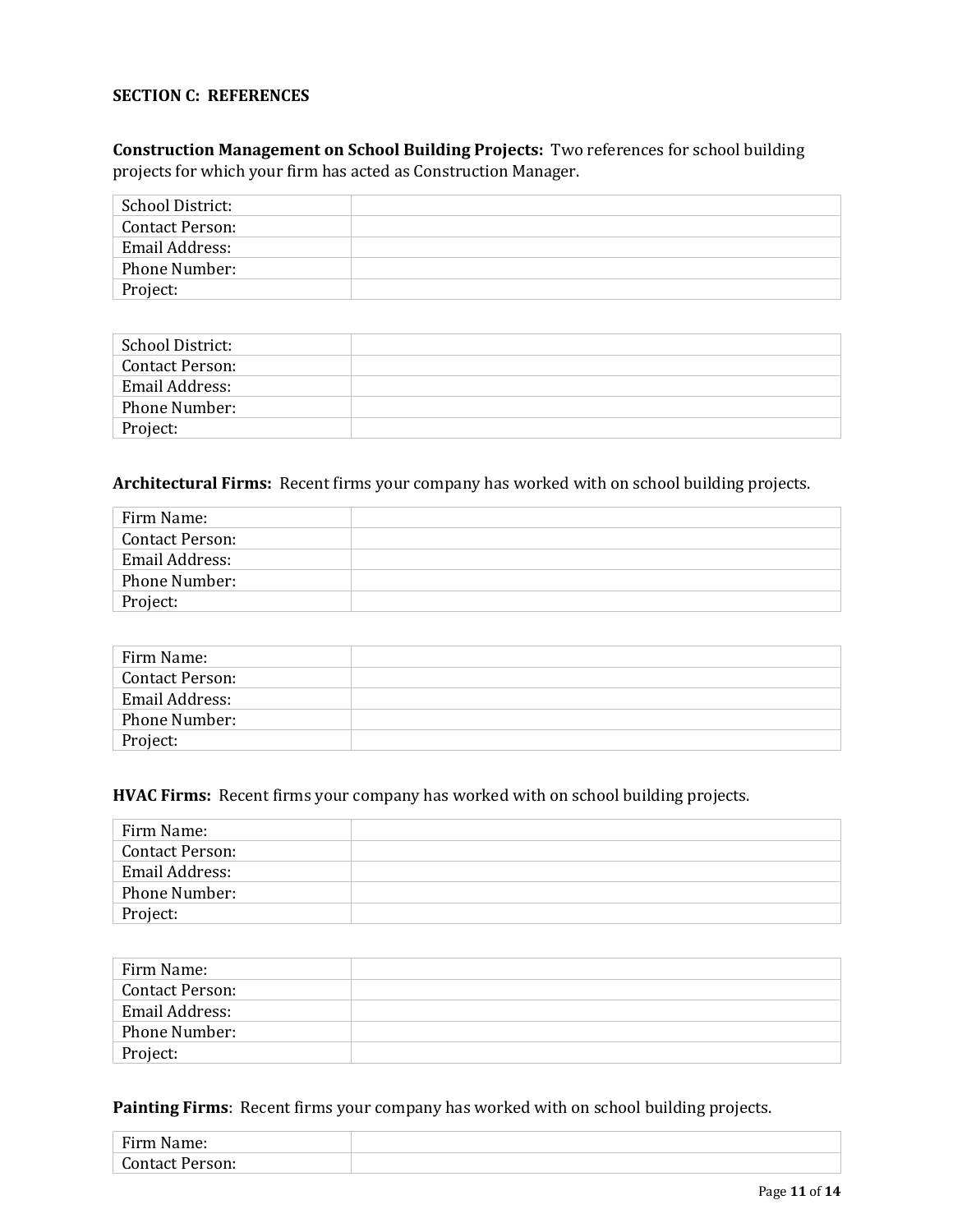| Email Address: |  |
|----------------|--|
| Phone Number:  |  |
| Project:       |  |

| Firm Name:             |  |
|------------------------|--|
| <b>Contact Person:</b> |  |
| Email Address:         |  |
| Phone Number:          |  |
| Project:               |  |

## **SECTION D: FEE PROPOSAL**

Because this RFP relates to the provision of services on a yet-to-be-determined project scope, the cost proposal shall be stated as a percentage of construction cost (renovation) as set forth below. The total cost is to include professional fees, allowances for reimbursable expenses, the cost of onsite supervisors and other personnel, and allowances for general conditions items. If you believe any other information or clarification may be helpful to the Academy in determining your cost for services (such as, but not limited to, a further breakdown of costs per cost or work category), please include that information in your proposal.

Proposed Total Fee Percentage: \_\_\_\_\_\_\_\_%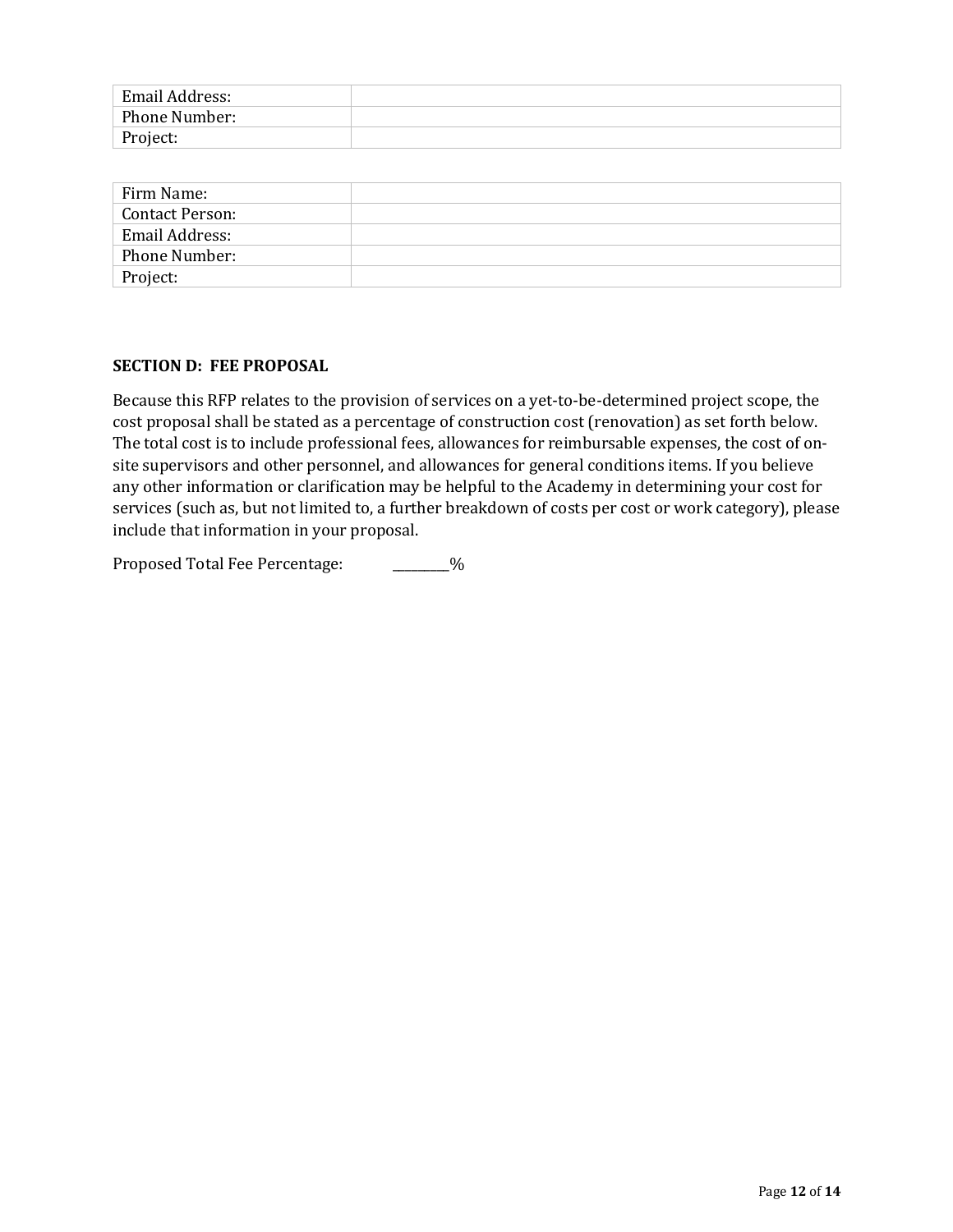# **ATTACHMENT A**

## **FAMILIAL DISCLOSURE STATEMENT**

Important: This disclosure statement must be included with your bid as required by state law (Public Act 232 of 2004). 

As required by Public Act 232 of 2004, all bids shall be accompanied by a sworn and notarized statement disclosing any familial relationship that exists between the owner or any employee of the bidder and any member of William C. Abney Academy Board of Education or School Leader. The Board of Education shall not accept a bid that does not include this sworn and notarized disclosure statement. 

The undersigned, the owner or authorized officer of The Metal Che "Bidder"), pursuant to the familial disclosure requirement provided in the Construction Management Services Request for Proposal, hereby represent and warrant, except as provided below, that no familial relationships exist between the bidder(s) and any member of the Board of Education of William C. Abney Academy. 

\_\_\_\_\_\_\_\_\_\_\_\_\_\_\_\_\_\_\_\_\_\_\_\_\_\_\_\_\_\_\_\_\_\_\_\_\_\_\_\_\_\_\_\_\_\_\_\_\_\_\_\_\_\_\_\_\_\_\_\_\_\_\_\_\_\_\_\_\_\_\_\_\_\_\_\_\_\_\_\_\_\_\_\_\_\_\_\_\_\_\_\_\_

\_\_\_\_\_\_\_\_\_\_\_\_\_\_\_\_\_\_\_\_\_\_\_\_\_\_\_\_\_\_\_\_\_\_\_\_\_\_\_\_\_\_\_\_\_\_\_\_\_\_\_\_\_\_\_\_\_\_\_\_\_\_\_\_\_\_\_\_\_\_\_\_\_\_\_\_\_\_\_\_\_\_\_\_\_\_\_\_\_\_\_\_\_

\_\_\_\_\_\_\_\_\_\_\_\_\_\_\_\_\_\_\_\_\_\_\_\_\_\_\_\_\_\_\_\_\_\_\_\_\_\_\_\_\_\_\_\_\_\_\_\_\_\_\_\_\_\_\_\_\_\_\_\_\_\_\_\_\_\_\_\_\_\_\_\_\_\_\_\_\_\_\_\_\_\_\_\_\_\_\_\_\_\_\_\_\_

List any Familial Relationships

#### STATE OF MICHIGAN

COUNTY OF

Subscribed and sworn to before me on this  $\frac{1}{\frac{1}{2}}$  day of  $\frac{1}{2}$  2022, by

Notary Public County, Michigan My Commission Expires:

**Example 2.1** Acting in the County of:

\_\_\_\_\_\_\_\_\_\_\_\_\_\_\_\_\_\_